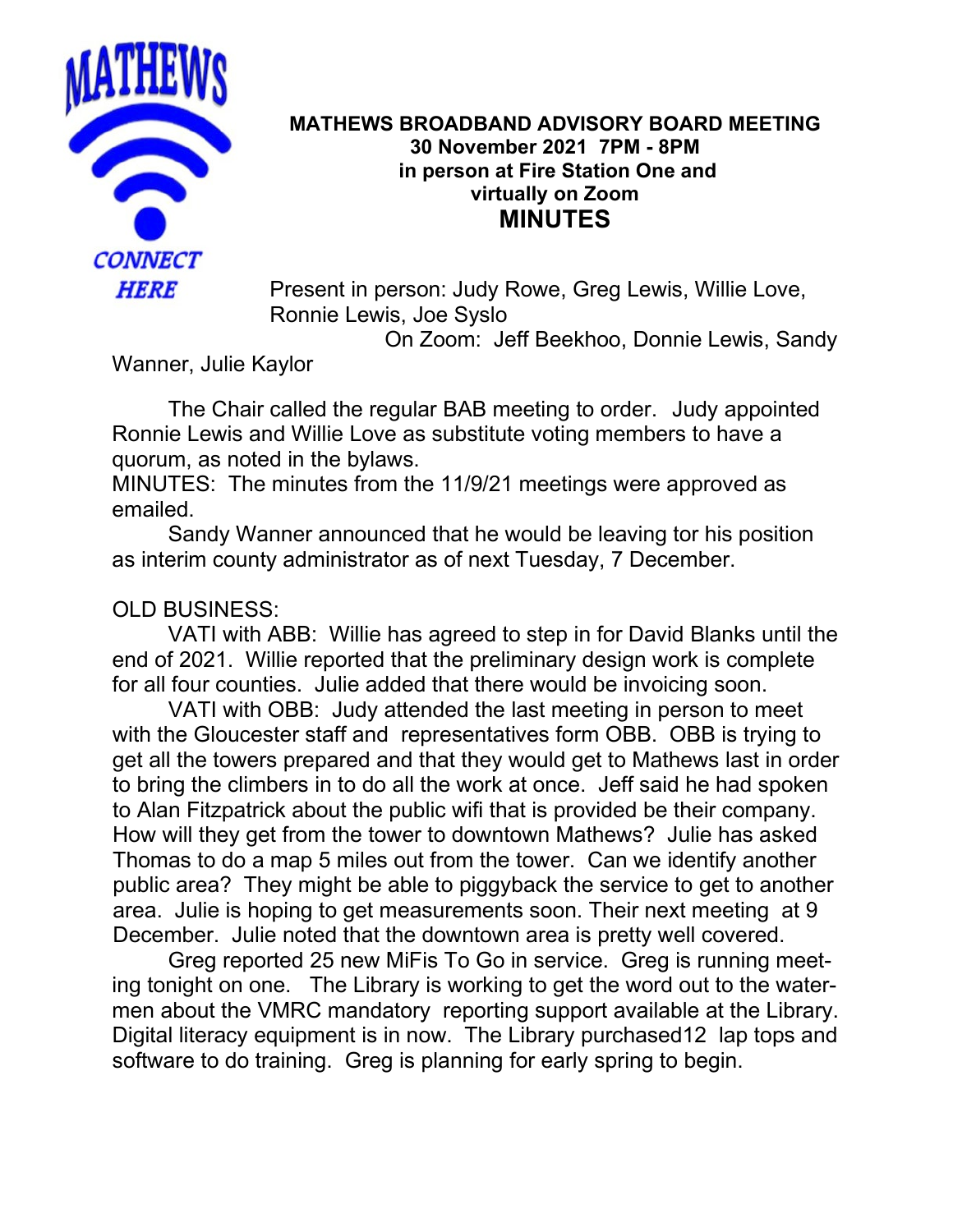Willie reported on the Radio System progress. All radio equipment is ordered. They are looking at the end of first quarter to begin the new system.

Information to the Community:

School Board presentation was well received. There are still people who have not heard about what we are doing.

## NEW BUSINESS:

Smart Poles are reaching end of year service contract at end of December. Judy reported anecdotal evidence of usage of smart poles. Jeff and Judy will be examining how much bandwidth is being used. The cost is \$199/month/pole. Sand Wanner agreed that using ARPA funding to do the for six months will cost \$9,552.00. Jeff noted that they required a 4G modem to get the service along with a data plan. This cost is just for the data plan.

Joe asked Jeff if we should drop some poles now. With new variant we don't know what will happen over the next six months. They can be repurposed to use in public wifi areas or something else. Julie noted that repurposing doesn't have to happen right away. Willie moved that we continue the service at the poles for another six months. Greg seconded the motion.

Tower leases: Jeff thanked Joe and Sandy for all their work to get these completed so quickly. The BOS voted 3-2 to move forward with the leases. Sandy reported they were all signed.

Tower construction: Jeff has been talking with Sabre Industries about the cost assessment to build the towers. He presented a break down of the costs. Construction drawings must be done showing access roads and the size of the compound. Jeff is getting quotes to get RFPs out. Julie explained some of the ways procurement method options might save time and still make sure all is done correctly. Julie expressed interest in using state procurement, E-Virginia, procedures could save money. If another county has done the same procurement process, Mathews could piggyback on that process to save time. Jeff will talk to Sabre about all of this. Julie offered to work with them if they are not part of the E-Virginia system. Vendors have to be vetted through the E-VIrginia system. With large projects like this it could help us. Sabre would be a bidder, as well.

Sandy reminded that the BOS was interested in plats as soon as possible. Construction drawings have to be done first and could be added as an addendum to the leases. September 2022 is conservative forecast to get towers built.